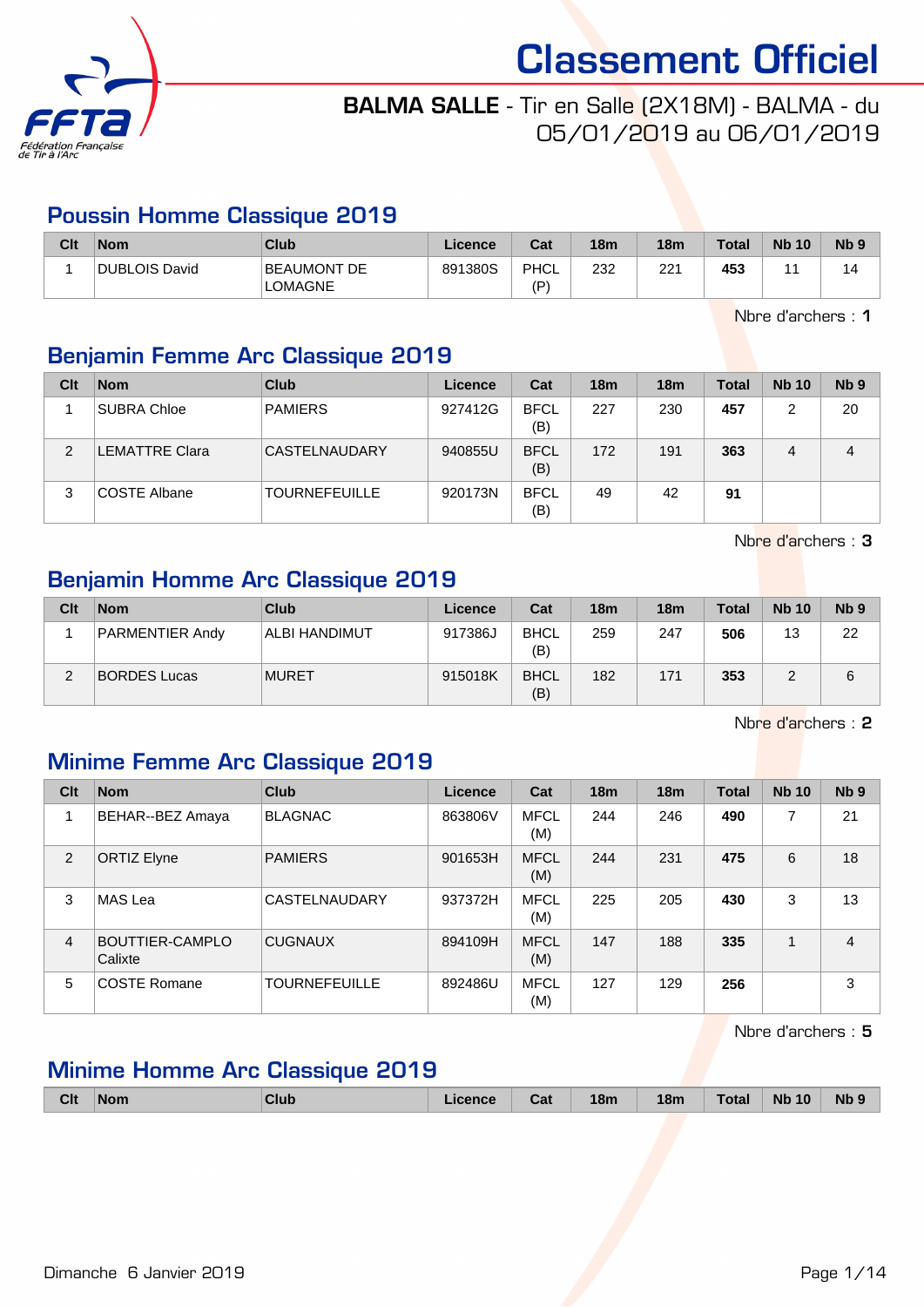

# BALMA SALLE - Tir en Salle (2X18M) - BALMA - du 05/01/2019 au 06/01/2019

# Minime Homme Arc Classique 2019 (Suite)

| Clt            | <b>Nom</b>               | <b>Club</b>          | <b>Licence</b> | Cat                | 18 <sub>m</sub> | 18 <sub>m</sub> | <b>Total</b> | <b>Nb 10</b>   | N <sub>b</sub> <sub>9</sub> |
|----------------|--------------------------|----------------------|----------------|--------------------|-----------------|-----------------|--------------|----------------|-----------------------------|
| $\mathbf{1}$   | DE SAINT JORES<br>Mathys | <b>MURET</b>         | 892901V        | <b>MHCL</b><br>(M) | 283             | 285             | 568          | 33             | 22                          |
| $\overline{2}$ | DE CHÉRANCÉ Jason        | CASTELNAUDARY        | 864265U        | <b>MHCL</b><br>(M) | 251             | 257             | 508          | 13             | 19                          |
| 3              | <b>MARTY Flavien</b>     | <b>PAMIERS</b>       | 880029D        | <b>MHCL</b><br>(M) | 254             | 252             | 506          | 13             | 21                          |
| $\overline{4}$ | <b>DURAND Lois</b>       | <b>TOURNEFEUILLE</b> | 892587D        | <b>MHCL</b><br>(M) | 250             | 246             | 496          | 10             | 19                          |
| 5              | NIBERON-TSAN Yoanh       | <b>TOURNEFEUILLE</b> | 921585Y        | <b>MHCL</b><br>(M) | 239             | 254             | 493          | 10             | 18                          |
| 6              | <b>CAUBIN Clement</b>    | <b>TOURNEFEUILLE</b> | 888734R        | <b>MHCL</b><br>(M) | 246             | 244             | 490          | $\overline{7}$ | 20                          |
| $\overline{7}$ | <b>DUJARDIN Alarik</b>   | <b>BALMA</b>         | 844445A        | <b>MHCL</b><br>(M) | 207             | 253             | 460          | 11             | 15                          |
| 8              | <b>DELRIEU Anatole</b>   | <b>L'UNION</b>       | 837665F        | <b>MHCL</b><br>(M) | 219             | 203             | 422          | $\overline{4}$ | 11                          |
| 9              | <b>AILLAS Dorian</b>     | <b>L'UNION</b>       | 837656W        | <b>MHCL</b><br>(M) | 208             | 207             | 415          | 6              | 14                          |
| 10             | <b>LARDY Mathis</b>      | <b>TOURNEFEUILLE</b> | 938782R        | <b>MHCL</b><br>(M) | 157             | 200             | 357          |                | $\overline{7}$              |
| 11             | <b>BOGGIONE Lucas</b>    | L'UNION              | 843799Y        | <b>MHCL</b><br>(M) | 165             | 158             | 323          | 6              | $\overline{4}$              |
| 12             | <b>FORCET Mathieu</b>    | <b>TOURNEFEUILLE</b> | 938786V        | <b>MHCL</b><br>(M) | 134             | 108             | 242          | $\mathbf{1}$   | $\overline{4}$              |

Nbre d'archers : 12

# Cadet Femme Arc Classique 2019

| Clt            | <b>Nom</b>              | <b>Club</b>  | Licence | Cat                | 18 <sub>m</sub> | 18 <sub>m</sub> | <b>Total</b> | <b>Nb 10</b> | Nb <sub>9</sub> |
|----------------|-------------------------|--------------|---------|--------------------|-----------------|-----------------|--------------|--------------|-----------------|
| 1              | <b>ALGANS Ambre</b>     | LAVAUR       | 810391K | <b>CFCL</b><br>(C) | 261             | 249             | 510          | 14           | 23              |
| $\overline{2}$ | <b>NOUAL Alicia</b>     | <b>MURET</b> | 915015G | <b>CFCL</b><br>(C) | 231             | 218             | 449          | 9            | 13              |
| 3              | <b>GAMEL Marjolaine</b> | <b>BALMA</b> | 858821B | <b>CFCL</b><br>(C) | 224             | 210             | 434          | 11           | 8               |
| $\overline{4}$ | <b>NOEL Lisa</b>        | <b>MURET</b> | 918107T | <b>CFCL</b><br>(C) | 212             | 213             | 425          | 5            | $\overline{7}$  |
| 5              | <b>DURAND Brigitte</b>  | <b>BALMA</b> | 931220W | <b>CFCL</b><br>(C) | 189             | 205             | 394          | 4            | 5               |
| 6              | <b>GAMEL Marion</b>     | <b>BALMA</b> | 839150V | <b>CFCL</b><br>(C) | 204             | 188             | 392          | 5            | 13              |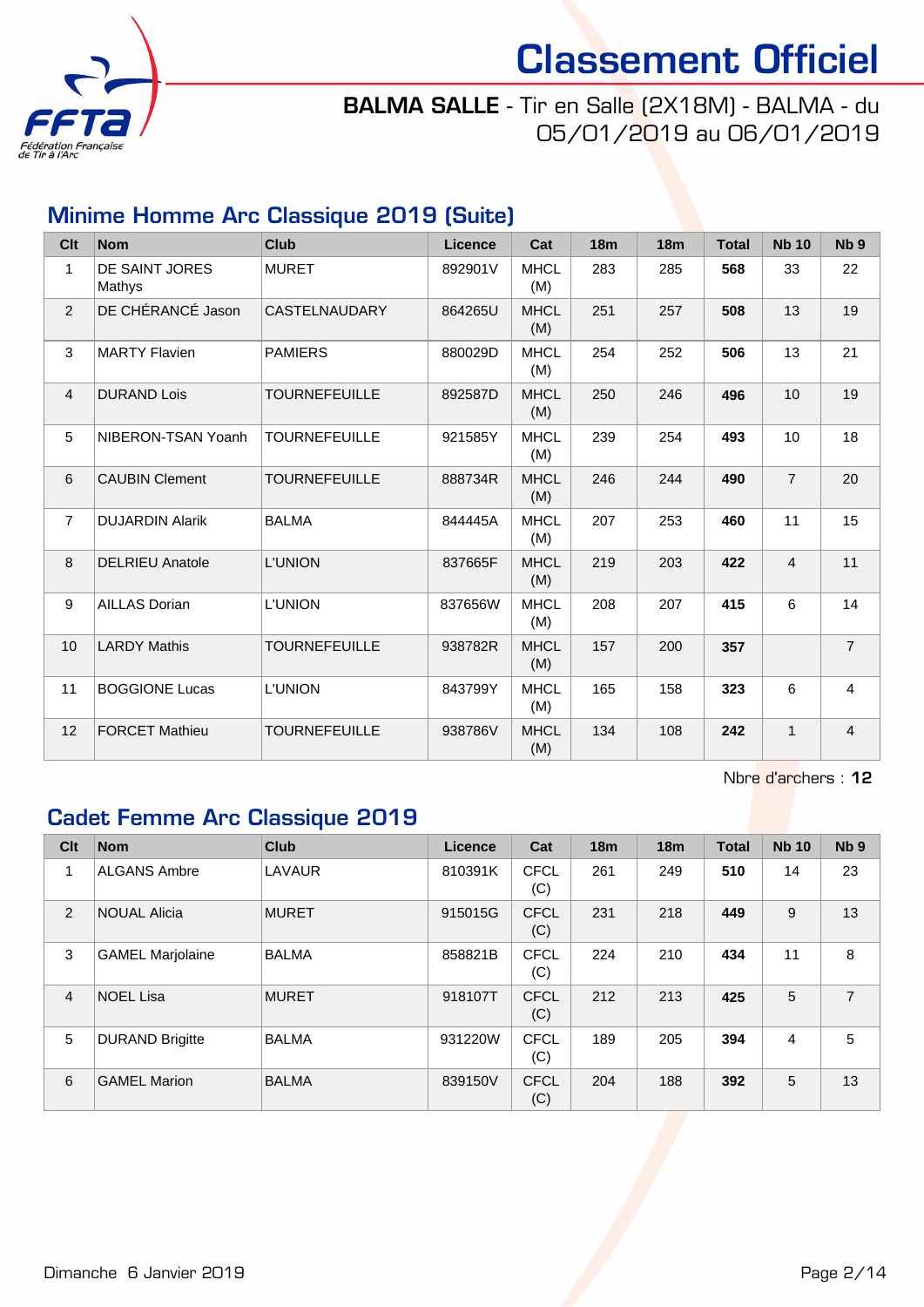

# BALMA SALLE - Tir en Salle (2X18M) - BALMA - du 05/01/2019 au 06/01/2019

#### Cadet Femme Arc Classique 2019 (Suite)

| Clt | <b>Nom</b>           | Club           | Licence | Cat                | 18 <sub>m</sub> | 18 <sub>m</sub> | Total | <b>Nb 10</b>   | N <sub>b</sub> <sub>9</sub> |
|-----|----------------------|----------------|---------|--------------------|-----------------|-----------------|-------|----------------|-----------------------------|
|     | <b>DUPRAT Coline</b> | <b>PAMIERS</b> | 926524S | CFCL<br>(C)        | 202             | 176             | 378   | $\overline{2}$ | 6                           |
| 8   | <b>MOTHE Romane</b>  | <b>BALMA</b>   | 969628U | <b>CFCL</b><br>(C) | 186             | 187             | 373   | 2              | 9                           |
| 9   | <b>PYNSON Fiona</b>  | PAMIERS        | 926523R | <b>CFCL</b><br>(C) | 150             | 191             | 341   | 3              | 6                           |
| 10  | <b>RAGARU Margot</b> | PAMIERS        | 954271B | <b>CFCL</b><br>(C) | 142             | 138             | 280   |                | 4                           |

Nbre d'archers : 10

#### Cadet Homme Arc Classique 2019

| Clt            | <b>Nom</b>               | <b>Club</b>           | Licence | Cat                | 18m | 18 <sub>m</sub> | <b>Total</b> | <b>Nb 10</b>   | N <sub>b</sub> <sub>9</sub> |
|----------------|--------------------------|-----------------------|---------|--------------------|-----|-----------------|--------------|----------------|-----------------------------|
| $\mathbf{1}$   | <b>MANDRAU Antoine</b>   | <b>CASTELSARRASIN</b> | 847804B | <b>CHCL</b><br>(C) | 270 | 262             | 532          | 17             | 23                          |
| 2              | <b>THIEUW Gael</b>       | <b>BALMA</b>          | 765610K | <b>CHCL</b><br>(C) | 261 | 255             | 516          | 20             | 16                          |
| 3              | <b>DESGRANGE Charles</b> | <b>BALMA</b>          | 803460B | <b>CHCL</b><br>(C) | 262 | 248             | 510          | 10             | 28                          |
| $\overline{4}$ | <b>ESPEU Ewen</b>        | <b>BALMA</b>          | 875977Z | <b>CHCL</b><br>(C) | 262 | 243             | 505          | 17             | 21                          |
| 5              | <b>FELIX Paul</b>        | <b>BALMA</b>          | 838045U | <b>CHCL</b><br>(C) | 225 | 241             | 466          | 5              | 13                          |
| 6              | <b>QUERBES Justin</b>    | <b>PECHBONNIEU</b>    | 935664B | <b>CHCL</b><br>(C) | 242 | 215             | 457          | $\overline{7}$ | 17                          |
| $\overline{7}$ | CAPDEVILLE Dorian        | <b>BALMA</b>          | 789204F | <b>CHCL</b><br>(C) | 245 | 210             | 455          | 8              | 13                          |
| 8              | DE LENTAIGNE Arthur      | <b>BALMA</b>          | 943146J | <b>CHCL</b><br>(C) | 194 | 195             | 389          | $\mathbf{1}$   | 10 <sup>°</sup>             |
| 9              | <b>MOTHE Guerand</b>     | <b>BALMA</b>          | 943150N | <b>CHCL</b><br>(C) | 151 | 103             | 254          |                | 5                           |

Nbre d'archers : 9

### Junior Femme Arc Classique 2019

| Clt | <b>Nom</b>               | Club             | Licence | Cat                           | 18 <sub>m</sub> | 18 <sub>m</sub> | Total | <b>Nb 10</b> | N <sub>b</sub> <sub>9</sub> |
|-----|--------------------------|------------------|---------|-------------------------------|-----------------|-----------------|-------|--------------|-----------------------------|
|     | <b>DELCLAUX Juliette</b> | <b>MONTAUBAN</b> | 889287S | <b>JFCL</b><br>$(\mathsf{J})$ | 237             | 241             | 478   |              | 17                          |
| 2   | RAGARU Emma              | <b>PAMIERS</b>   | 855880E | <b>JFCL</b><br>(J)            | 237             | 235             | 472   | 5            | 17                          |
| 3   | MAHEUX Lea               | <b>BALMA</b>     | 818453Y | <b>JFCL</b><br>$(\mathsf{J})$ | 217             | 193             | 410   | 4            | 10                          |

Nbre d'archers : 3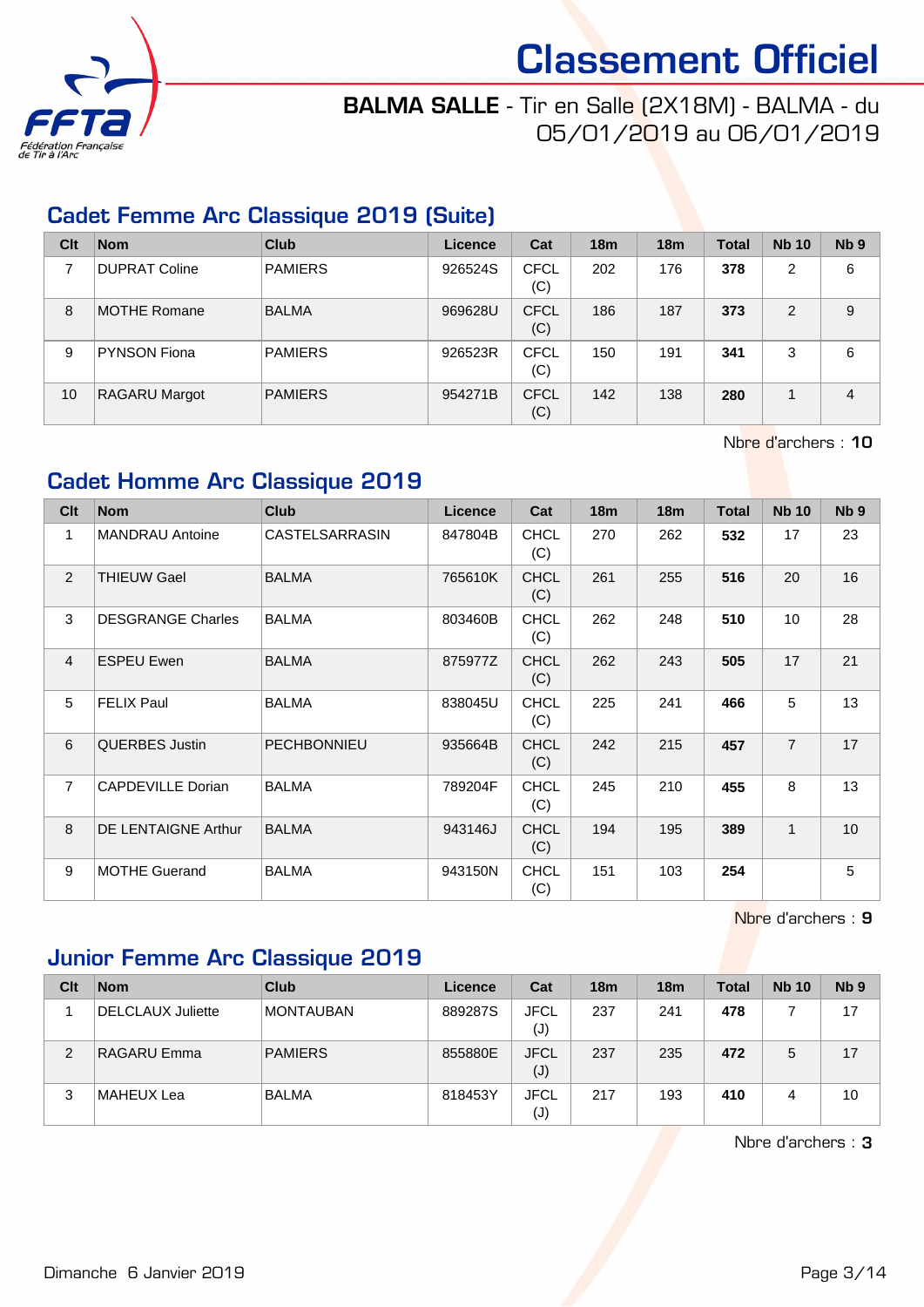

## BALMA SALLE - Tir en Salle (2X18M) - BALMA - du 05/01/2019 au 06/01/2019

#### Junior Homme Arc Classique 2019

| Clt            | <b>Nom</b>             | <b>Club</b>          | <b>Licence</b> | Cat                | 18 <sub>m</sub> | 18 <sub>m</sub> | <b>Total</b> | <b>Nb 10</b>   | N <sub>b</sub> <sub>9</sub> |
|----------------|------------------------|----------------------|----------------|--------------------|-----------------|-----------------|--------------|----------------|-----------------------------|
| 1              | MOTHE Guilhem          | <b>BALMA</b>         | 802014E        | <b>JHCL</b><br>(J) | 256             | 263             | 519          | 15             | 24                          |
| 2              | <b>BOX Thomas</b>      | <b>PAMIERS</b>       | 802834W        | <b>JHCL</b><br>(J) | 250             | 263             | 513          | 12             | 16                          |
| 3              | VIGAND CIÉment         | <b>BALMA</b>         | 807114Y        | <b>JHCL</b><br>(J) | 241             | 232             | 473          | 11             | 16                          |
| $\overline{4}$ | <b>MARTY Loic</b>      | <b>TOURNEFEUILLE</b> | 875298L        | <b>JHCL</b><br>(J) | 234             | 210             | 444          | $\overline{7}$ | 11                          |
| 5              | <b>SALVATGE Thomas</b> | <b>BALMA</b>         | 861831Y        | <b>JHCL</b><br>(J) | 235             | 197             | 432          | 7              | 12                          |
| 6              | BEAULES Quentin        | <b>BALMA</b>         | 792157R        | <b>JHCL</b><br>(J) | 229             | 188             | 417          | 9              | 16                          |

Nbre d'archers : 6

#### Senior 1 Femme Arc Classique 2019

| Clt            | <b>Nom</b>                 | <b>Club</b>          | <b>Licence</b> | Cat                        | 18 <sub>m</sub> | 18 <sub>m</sub> | <b>Total</b> | <b>Nb 10</b>   | N <sub>b</sub> <sub>9</sub> |
|----------------|----------------------------|----------------------|----------------|----------------------------|-----------------|-----------------|--------------|----------------|-----------------------------|
| 1              | <b>LAISNE</b> Ingrid       | <b>CAHORS</b>        | 794289H        | S <sub>1</sub> FCL<br>(S1) | 263             | 263             | 526          | 14             | 26                          |
| 2              | <b>KAHIA Cecilia</b>       | <b>CUGNAUX</b>       | 910706Y        | S <sub>1</sub> FCL<br>(S1) | 258             | 257             | 515          | 11             | 25                          |
| 3              | <b>CONFAIS Katia</b>       | <b>TOURNEFEUILLE</b> | 865537B        | S <sub>1</sub> FCL<br>(S1) | 253             | 252             | 505          | 11             | 19                          |
| $\overline{4}$ | <b>JULIEN Oceanne</b>      | <b>CAHORS</b>        | 795450V        | S <sub>1</sub> FCL<br>(S1) | 228             | 245             | 473          | 8              | 13                          |
| 5              | <b>PENISSON Lisa</b>       | <b>TOURNEFEUILLE</b> | 919169X        | S1FCL<br>(S1)              | 234             | 237             | 471          | 5              | 19                          |
| 6              | <b>JUMAIRE Marianne</b>    | <b>BALMA</b>         | 973388F        | S <sub>1</sub> FCL<br>(S1) | 227             | 239             | 466          | $\overline{7}$ | 18                          |
| $\overline{7}$ | PETIT-CLAUSTRE<br>Nathalie | <b>BLAGNAC</b>       | 918770N        | S <sub>1</sub> FCL<br>(S1) | 221             | 222             | 443          | 5              | 16                          |
| 8              | <b>MANN Maryline</b>       | CASTELSARRASIN       | 932287F        | S <sub>1</sub> FCL<br>(S1) | 205             | 235             | 440          | 6              | 11                          |

Nbre d'archers : 8

### Senior 1 Homme Arc Classique 2019

| Clt    | <b>Nom</b>        | Club           | Licence | Cat                        | <b>18m</b> | 18 <sub>m</sub> | <b>Total</b> | <b>Nb 10</b> | Nb <sub>9</sub> |
|--------|-------------------|----------------|---------|----------------------------|------------|-----------------|--------------|--------------|-----------------|
|        | DESBROSSES Adrien | SAINT GAUDENS  | 443859F | S <sub>1</sub> HCL<br>(S1) | 280        | 259             | 539          | 28           | 16              |
| ⌒<br>∠ | COMMEYNE Eric     | <b>BLAGNAC</b> | 864962B | S <sub>1</sub> HCL<br>(S1) | 255        | 268             | 523          | 25           | 19              |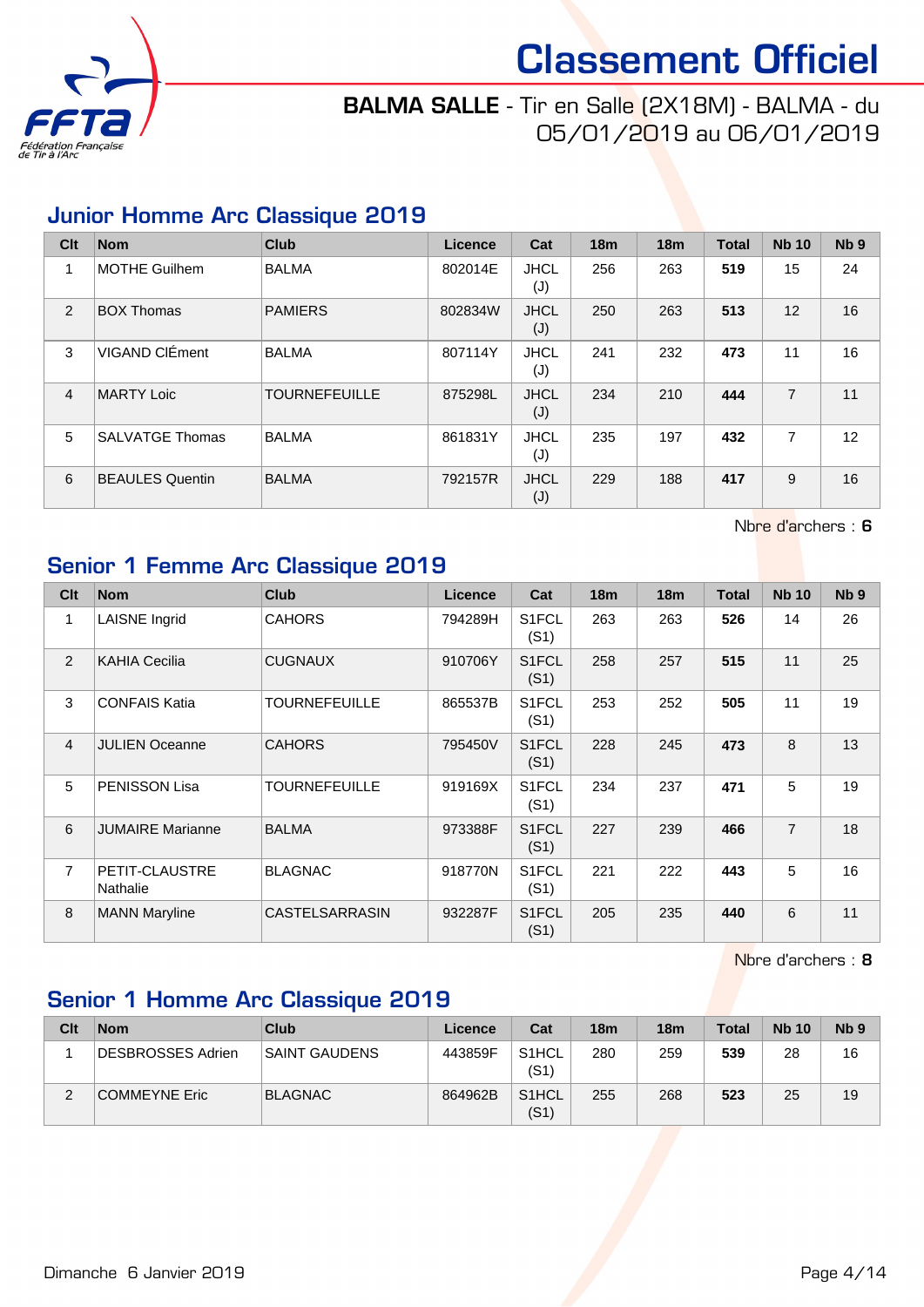

# BALMA SALLE - Tir en Salle (2X18M) - BALMA - du 05/01/2019 au 06/01/2019

#### Senior 1 Homme Arc Classique 2019 (Suite)

| Clt            | <b>Nom</b>                | <b>Club</b>          | <b>Licence</b> | Cat                        | 18m | 18m | <b>Total</b> | <b>Nb 10</b>    | N <sub>b</sub> <sub>9</sub> |
|----------------|---------------------------|----------------------|----------------|----------------------------|-----|-----|--------------|-----------------|-----------------------------|
| 3              | <b>LASGUIGNES Thibaud</b> | <b>BALMA</b>         | 852977Z        | S1HCL<br>(S1)              | 266 | 257 | 523          | 13              | 28                          |
| $\overline{4}$ | <b>OLIVIER Mathieu</b>    | <b>TOURNEFEUILLE</b> | 729995Y        | S1HCL<br>(S1)              | 246 | 261 | 507          | 16              | 16                          |
| 5              | <b>CONSTANS Nicolas</b>   | LAVAUR               | 328506X        | S1HCL<br>(S1)              | 255 | 249 | 504          | 16              | 17                          |
| 6              | <b>DEVELLE Yoann</b>      | <b>CUGNAUX</b>       | 918164E        | S1HCL<br>(S1)              | 232 | 271 | 503          | 17              | 22                          |
| $\overline{7}$ | <b>MOREEL Nicolas</b>     | <b>L'UNION</b>       | 948503G        | S1HCL<br>(S1)              | 246 | 256 | 502          | 11              | 21                          |
| 8              | HAAS Jean - Christophe    | <b>MURET</b>         | 925006S        | S1HCL<br>(S1)              | 246 | 254 | 500          | 10 <sup>1</sup> | 20                          |
| 9              | <b>GOURMANEL Bastien</b>  | <b>PAMIERS</b>       | 602210B        | S1HCL<br>(S1)              | 255 | 219 | 474          | 9               | 17                          |
| 10             | <b>LAGARDE Thibaut</b>    | <b>SAINT GAUDENS</b> | 633682K        | S1HCL<br>(S1)              | 226 | 214 | 440          | 6               | 10                          |
| 11             | <b>HOUDAYER Ronan</b>     | <b>BALMA</b>         | 893079N        | S <sub>1</sub> HCL<br>(S1) | 204 | 185 | 389          | 6               | 6                           |

Nbre d'archers : 11

#### Senior 2 Femme Arc Classique 2019

| Clt | <b>Nom</b>                   | <b>Club</b>                          | <b>Licence</b> | Cat                        | 18 <sub>m</sub> | 18 <sub>m</sub> | <b>Total</b> | <b>Nb 10</b> | N <sub>b</sub> <sub>9</sub> |
|-----|------------------------------|--------------------------------------|----------------|----------------------------|-----------------|-----------------|--------------|--------------|-----------------------------|
| 1   | <b>SOULIE Nathalie</b>       | <b>CASTELNAUDARY</b>                 | 858902P        | S <sub>2</sub> FCL<br>(S2) | 261             | 270             | 531          | 19           | 22                          |
| 2   | <b>CHEVRET Severine</b>      | <b>BEAUMONT DE</b><br><b>LOMAGNE</b> | 910567X        | S <sub>2</sub> FCL<br>(S2) | 263             | 252             | 515          | 17           | 24                          |
| 3   | <b>HERVOUET Marie-Pierre</b> | <b>BALMA</b>                         | 823387L        | S <sub>2</sub> FCL<br>(S2) | 244             | 245             | 489          | 13           | 17                          |
| 4   | <b>MASCARIN Florence</b>     | <b>BALMA</b>                         | 765387T        | S <sub>2</sub> FCL<br>(S2) | 232             | 248             | 480          | 11           | 14                          |
| 5   | <b>AUMONIER Juliette</b>     | <b>BALMA</b>                         | 943148L        | S <sub>2</sub> FCL<br>(S2) | 233             | 227             | 460          | 5            | 14                          |
| 6   | <b>BENHAMI Aziza</b>         | <b>CUGNAUX</b>                       | 817722D        | S <sub>2</sub> FCL<br>(S2) | 245             | 211             | 456          | 9            | 17                          |
| 7   | <b>ESPEU Nathalie</b>        | <b>BALMA</b>                         | 898019H        | S <sub>2</sub> FCL<br>(S2) | 215             | 227             | 442          | 5            | 9                           |
| 8   | <b>MOTHE Muriel</b>          | <b>BALMA</b>                         | 802017H        | S <sub>2</sub> FCL<br>(S2) | 141             | 154             | 295          | 1            | 1                           |

Nbre d'archers : 8

# Senior 2 Homme Arc Classique 2019

| Cit | <b>Nom</b>           | Club         | <b>Licence</b> | $R_{\rm{eff}}$<br>ual | 18m | 18m | Total | <b>Nb</b><br>10 | Nb 9        |
|-----|----------------------|--------------|----------------|-----------------------|-----|-----|-------|-----------------|-------------|
|     | KOWALSKI<br>Stephane | <b>MURET</b> | 952533M        | S2HCL                 | 276 | 279 | 555   | 28              | $\sim$<br>∠ |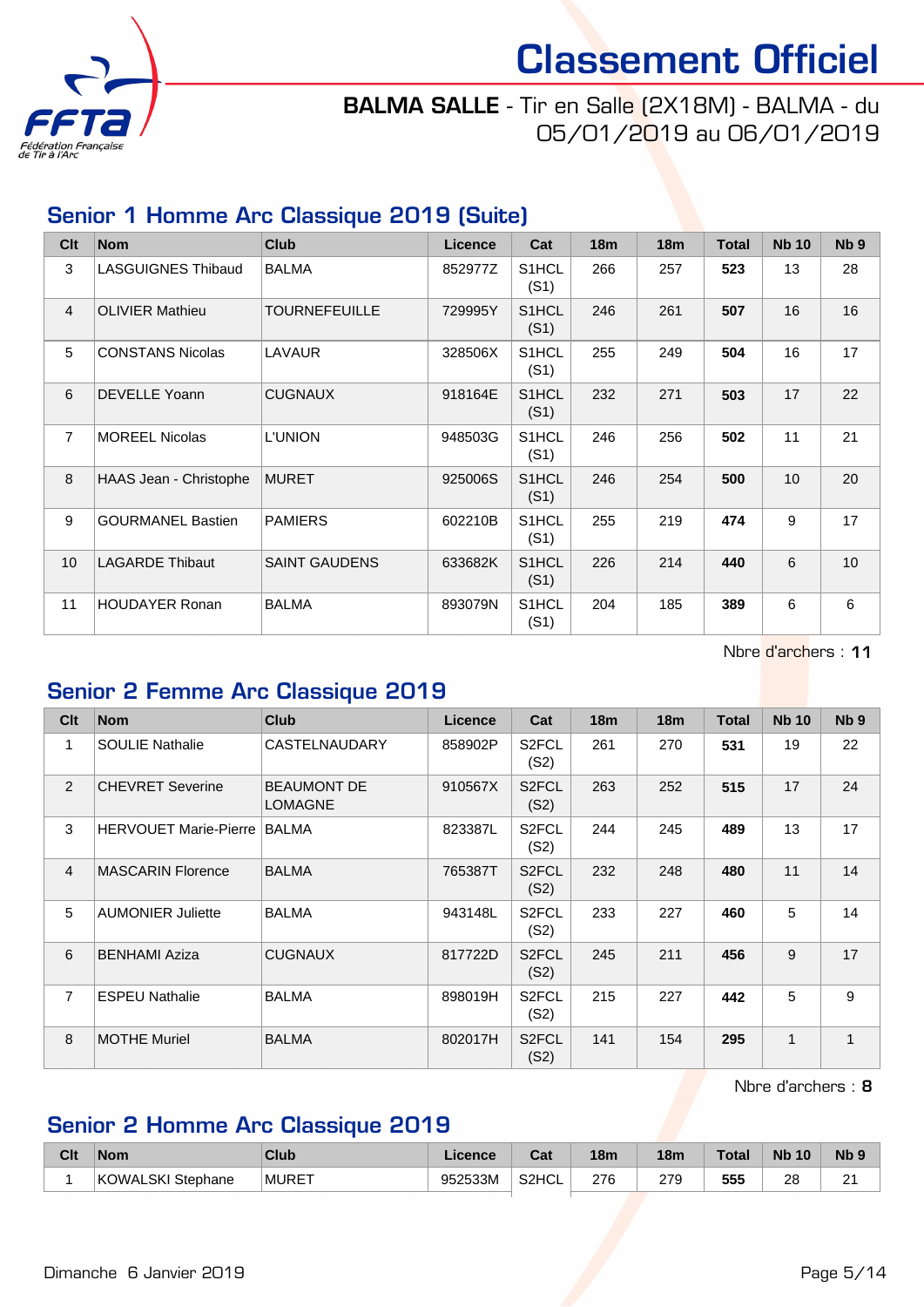

# BALMA SALLE - Tir en Salle (2X18M) - BALMA - du 05/01/2019 au 06/01/2019

# Senior 2 Homme Arc Classique 2019 (Suite)<sup>(S2)</sup>

| <b>Clt</b>       | <b>Nom</b>                | <b>Club</b>               | <b>Licence</b> | Cat           | <b>18m</b> | <b>18m</b> | <b>Total</b> | <b>Nb 10</b>   | Nb <sub>9</sub> |
|------------------|---------------------------|---------------------------|----------------|---------------|------------|------------|--------------|----------------|-----------------|
| 2                | <b>DESPALLES Frederic</b> | <b>MURET</b>              | 911415U        | S2HCL<br>(S2) | 269        | 277        | 546          | 22             | 24              |
| 3                | <b>GORSSE Bernard</b>     | MONTREDON-<br>LABESSONNIE | 849646D        | S2HCL<br>(S2) | 265        | 271        | 536          | 19             | 23              |
| 4                | FENOUL Sebastien          | <b>BOE</b>                | 912715G        | S2HCL<br>(S2) | 258        | 265        | 523          | 15             | 21              |
| $\sqrt{5}$       | <b>CAUBIN Jerome</b>      | <b>TOURNEFEUILLE</b>      | 817042P        | S2HCL<br>(S2) | 267        | 249        | 516          | 14             | 22              |
| 6                | GOUTELARD HervÉ           | <b>BALMA</b>              | 807115Z        | S2HCL<br>(S2) | 260        | 251        | 511          | 15             | 17              |
| $\overline{7}$   | <b>THOMAS Jean-Marc</b>   | <b>MONTAUBAN</b>          | 865958J        | S2HCL<br>(S2) | 257        | 252        | 509          | 11             | 24              |
| 8                | SALVI Jaco                | <b>TOURNEFEUILLE</b>      | 823952A        | S2HCL<br>(S2) | 272        | 233        | 505          | 19             | 15              |
| $\boldsymbol{9}$ | <b>BARBA Christophe</b>   | <b>L'UNION</b>            | 920907L        | S2HCL<br>(S2) | 238        | 260        | 498          | 11             | 19              |
| 10               | <b>GUILLAUME Fabrice</b>  | <b>AUZEVILLE</b>          | 971845D        | S2HCL<br>(S2) | 244        | 248        | 492          | 12             | 15              |
| 11               | DE SAINT JORES Olivier    | MURET                     | 896239Y        | S2HCL<br>(S2) | 261        | 229        | 490          | 15             | 22              |
| 12               | <b>MOUREY Sebastien</b>   | CASTELNAUDARY             | 767903C        | S2HCL<br>(S2) | 242        | 243        | 485          | 13             | 13              |
| 13               | <b>LAYDIER Christian</b>  | <b>MURET</b>              | 841311U        | S2HCL<br>(S2) | 243        | 241        | 484          | 11             | 10              |
| 14               | <b>CARTERON Matthieu</b>  | <b>TOURNEFEUILLE</b>      | 888795G        | S2HCL<br>(S2) | 230        | 254        | 484          | 8              | 22              |
| 15               | MASCARIN Stephane         | <b>BALMA</b>              | 786071A        | S2HCL<br>(S2) | 254        | 228        | 482          | 10             | 15              |
| 16               | <b>GONZALEZ Christian</b> | <b>MAZAMET</b>            | 812281P        | S2HCL<br>(S2) | 233        | 248        | 481          | 8              | 17              |
| 17               | <b>DESFORGES Patrick</b>  | <b>BALMA</b>              | 444671N        | S2HCL<br>(S2) | 252        | 227        | 479          | 8              | 20              |
| 18               | PINCEMAIL Joseph          | <b>CUGNAUX</b>            | 733211U        | S2HCL<br>(S2) | 249        | 224        | 473          | 5              | 24              |
| 19               | <b>FELIX Gerald</b>       | <b>BALMA</b>              | 838041P        | S2HCL<br>(S2) | 238        | 234        | 472          | $\overline{2}$ | 20              |
| 20               | <b>DRAUX Philippe</b>     | L'ISLE JOURDAIN           | 815627B        | S2HCL<br>(S2) | 234        | 236        | 470          | 14             | 11              |
| 21               | <b>ESPINASSE Pierrick</b> | <b>CAHORS</b>             | 717119C        | S2HCL<br>(S2) | 234        | 232        | 466          | $\sqrt{5}$     | 16              |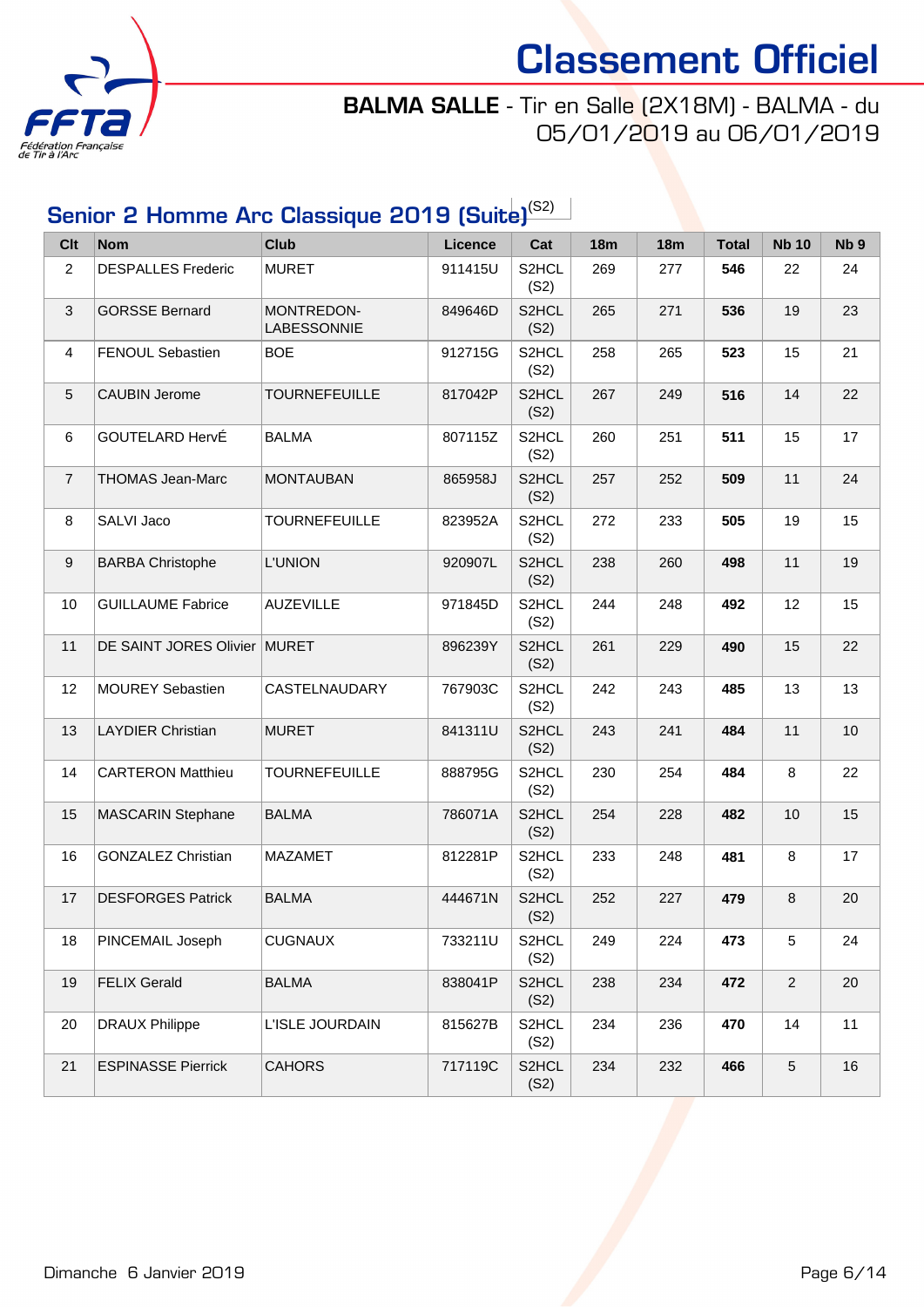

# BALMA SALLE - Tir en Salle (2X18M) - BALMA - du 05/01/2019 au 06/01/2019

#### Senior 2 Homme Arc Classique 2019 (Suite)

| Clt | <b>Nom</b>               | <b>Club</b>    | Licence | Cat                        | 18 <sub>m</sub> | 18 <sub>m</sub> | <b>Total</b> | <b>Nb 10</b> | N <sub>b</sub> <sub>9</sub> |
|-----|--------------------------|----------------|---------|----------------------------|-----------------|-----------------|--------------|--------------|-----------------------------|
| 22  | <b>REVAUX Regis</b>      | <b>BALMA</b>   | 858605S | S <sub>2</sub> HCL<br>(S2) | 235             | 229             | 464          | 13           | 13                          |
| 23  | <b>VASSAL Olivier</b>    | <b>CUGNAUX</b> | 652561F | S <sub>2</sub> HCL<br>(S2) | 226             | 237             | 463          | 8            | 13                          |
| 24  | <b>MADRID Daniel</b>     | <b>BALMA</b>   | 920307J | S <sub>2</sub> HCL<br>(S2) | 207             | 198             | 405          | 2            | 10                          |
| 25  | <b>BAILLION Eric</b>     | <b>BALMA</b>   | 907286F | S <sub>2</sub> HCL<br>(S2) | 213             | 188             | 401          | 5            | $\overline{7}$              |
| 26  | LE BOHEC Christian       | <b>BALMA</b>   | 958548A | S <sub>2</sub> HCL<br>(S2) | 185             | 175             | 360          | 2            | 10                          |
| 27  | <b>HUYNH Flavien</b>     | <b>BALMA</b>   | 943132U | S <sub>2</sub> HCL<br>(S2) | 162             | 193             | 355          | 2            | 8                           |
| 28  | <b>POUTINEAU Laurent</b> | <b>BALMA</b>   | 941497S | S <sub>2</sub> HCL<br>(S2) | 150             | 125             | 275          | 3            | 4                           |

Nbre d'archers : 28

#### Senior 3 Femme Arc Classique 2019

| Clt            | <b>Nom</b>               | <b>Club</b>          | Licence | Cat           | 18 <sub>m</sub> | 18 <sub>m</sub> | <b>Total</b> | <b>Nb 10</b> | Nb <sub>9</sub> |
|----------------|--------------------------|----------------------|---------|---------------|-----------------|-----------------|--------------|--------------|-----------------|
| 1              | <b>CAPPOT Veronique</b>  | <b>CAHORS</b>        | 310790R | S3FCL<br>(S3) | 257             | 255             | 512          | 14           | 23              |
| 2              | DESPEYROUX Lan           | <b>GRAMAT</b>        | 263890M | S3FCL<br>(S3) | 240             | 251             | 491          | 13           | 15              |
| 3              | <b>BONNET Martine</b>    | <b>L'UNION</b>       | 911171D | S3FCL<br>(S3) | 251             | 209             | 460          | 8            | 21              |
| $\overline{4}$ | <b>COUROU Marie-Line</b> | <b>BALMA</b>         | 749732B | S3FCL<br>(S3) | 212             | 224             | 436          | 5            | 10              |
| 5              | <b>CASSE Colette</b>     | <b>SAINT GAUDENS</b> | 834716A | S3FCL<br>(S3) | 210             | 202             | 412          | 6            | 10              |
| 6              | <b>PAGES Annie</b>       | <b>CAHORS</b>        | 441203U | S3FCL<br>(S3) | 173             | 163             | 336          | 2            | 6               |

Nbre d'archers : 6

### Senior 3 Homme Arc Classique 2019

| Clt | <b>Nom</b>                  | Club                 | Licence | Cat           | 18 <sub>m</sub> | 18 <sub>m</sub> | <b>Total</b> | <b>Nb 10</b> | Nb <sub>9</sub> |
|-----|-----------------------------|----------------------|---------|---------------|-----------------|-----------------|--------------|--------------|-----------------|
|     | <b>BORDES</b> Jeanluc       | <b>MURET</b>         | 350398T | S3HCL<br>(S3) | 264             | 260             | 524          | 15           | 22              |
| 2   | DESBROSSES Jean<br>Francois | <b>SAINT GAUDENS</b> | 448651P | S3HCL<br>(S3) | 247             | 258             | 505          | 11           | 23              |
| 3   | <b>LATAPIE Bernard</b>      | <b>TOURNEFEUILLE</b> | 950850H | S3HCL<br>(S3) | 261             | 241             | 502          | 16           | 17              |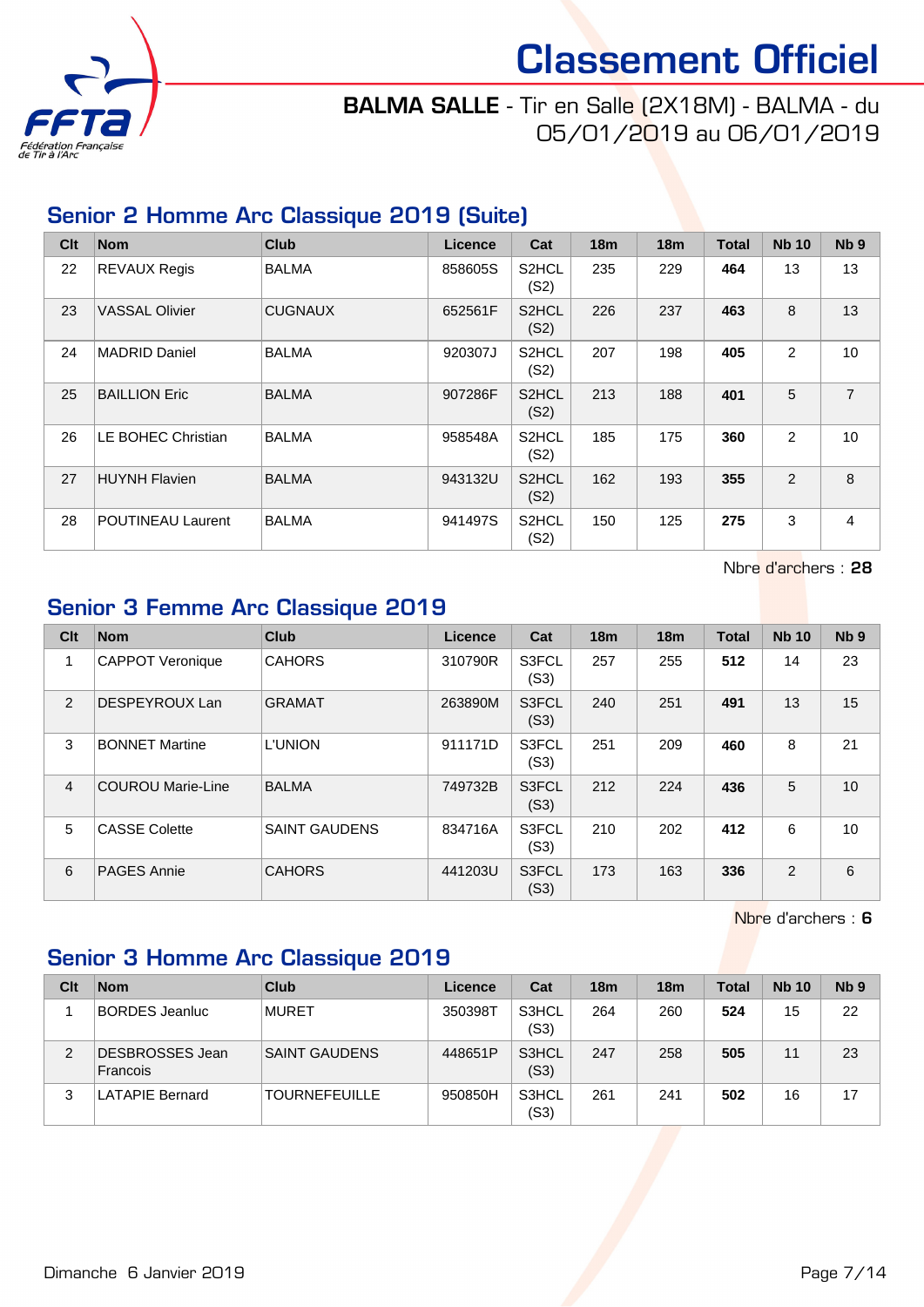

## BALMA SALLE - Tir en Salle (2X18M) - BALMA - du 05/01/2019 au 06/01/2019

### Senior 3 Homme Arc Classique 2019 (Suite)

| Clt | <b>Nom</b>                     | <b>Club</b>  | Licence | Cat           | 18 <sub>m</sub> | 18 <sub>m</sub> | <b>Total</b> | <b>Nb 10</b> | Nb <sub>9</sub> |
|-----|--------------------------------|--------------|---------|---------------|-----------------|-----------------|--------------|--------------|-----------------|
| 4   | <b>CLEMENT Dominique</b>       | NEGREPELISSE | 603824F | S3HCL<br>(S3) | 243             | 246             | 489          | 7            | 17              |
| 5   | <b>MAHEUX Michel</b>           | <b>BALMA</b> | 891316X | S3HCL<br>(S3) | 241             | 243             | 484          | 10           | 15              |
| 6   | <b>GRANIER Jean Pierre</b>     | <b>BALMA</b> | 920402M | S3HCL<br>(S3) | 237             | 241             | 478          | 10           | 15              |
| 7   | DEBOVE Jean-Marie              | <b>BALMA</b> | 373493W | S3HCL<br>(S3) | 211             | 220             | 431          | 3            | 15              |
| 8   | <b>ESCHENBRENNER</b><br>Gilles | <b>BALMA</b> | 698578Z | S3HCL<br>(S3) | 204             | 209             | 413          | ⇁            | 12              |

Nbre d'archers : 8

### Cadet Homme Arc à Poulies 2019

| Clt | <b>Nom</b>             | Club                | Licence | Cat                | <b>18m</b> | 18 <sub>m</sub> | <b>Total</b> | <b>Nb 10</b> | Nb <sub>9</sub> |
|-----|------------------------|---------------------|---------|--------------------|------------|-----------------|--------------|--------------|-----------------|
|     | <b>CAZALENS Thomas</b> | <b>FRONTON</b>      | 897098G | <b>CHCO</b><br>(C) | 281        | 285             | 566          | 27           | 32              |
| ົ   | DOCQUOIS Nathan        | <b>BARAQUEVILLE</b> | 906689G | <b>CHCO</b><br>(C) | 144        | 162             | 306          |              | 5               |

Nbre d'archers : 2

#### Junior Femme Arc à Poulies 2019

| Clt | <b>Nom</b>                    | Club            | Licence | Cat                              | 18 <sub>m</sub> | 18m | <b>Total</b> | <b>Nb 10</b> | N <sub>b</sub> <sub>9</sub> |
|-----|-------------------------------|-----------------|---------|----------------------------------|-----------------|-----|--------------|--------------|-----------------------------|
|     | MOSIEVSKAIA-BAUER<br>Kristina | <b>GRAULHET</b> | 921817A | <b>JFCC</b><br>$\left(  \right)$ | 288             | 287 | 575          | つよ<br>ື      | 25                          |

Nbre d'archers : 1

# Junior Homme Arc à Poulies 2019

| Clt            | <b>Nom</b>             | Club                | Licence | Cat                           | 18 <sub>m</sub> | 18 <sub>m</sub> | Total | <b>Nb 10</b> | N <sub>b</sub> <sub>9</sub> |
|----------------|------------------------|---------------------|---------|-------------------------------|-----------------|-----------------|-------|--------------|-----------------------------|
|                | <b>GARDEUR Antonin</b> | <b>RUELLE</b>       | 725308D | <b>JHCO</b><br>(J)            | 293             | 294             | 587   | 47           | 13                          |
| $\overline{2}$ | <b>CHARTRAIN Axel</b>  | <b>L'UNION</b>      | 792711T | <b>JHCO</b><br>$(\mathsf{J})$ | 285             | 283             | 568   | 28           | 32                          |
| 3              | DOCQUOIS Antonin       | <b>BARAQUEVILLE</b> | 891600F | <b>JHCO</b><br>(J)            | 271             | 262             | 533   | 15           | 33                          |

Nbre d'archers : 3

# Senior 1 Homme Arc a Poulies 2019

|  | <b>18m</b><br><b>Nb</b><br><b>Clt</b><br><b>N<sub>b</sub></b><br>18 <sub>m</sub><br>10 <sup>°</sup><br>Total<br>Club<br>icence<br>∣Nom<br>Cal |  |
|--|-----------------------------------------------------------------------------------------------------------------------------------------------|--|
|--|-----------------------------------------------------------------------------------------------------------------------------------------------|--|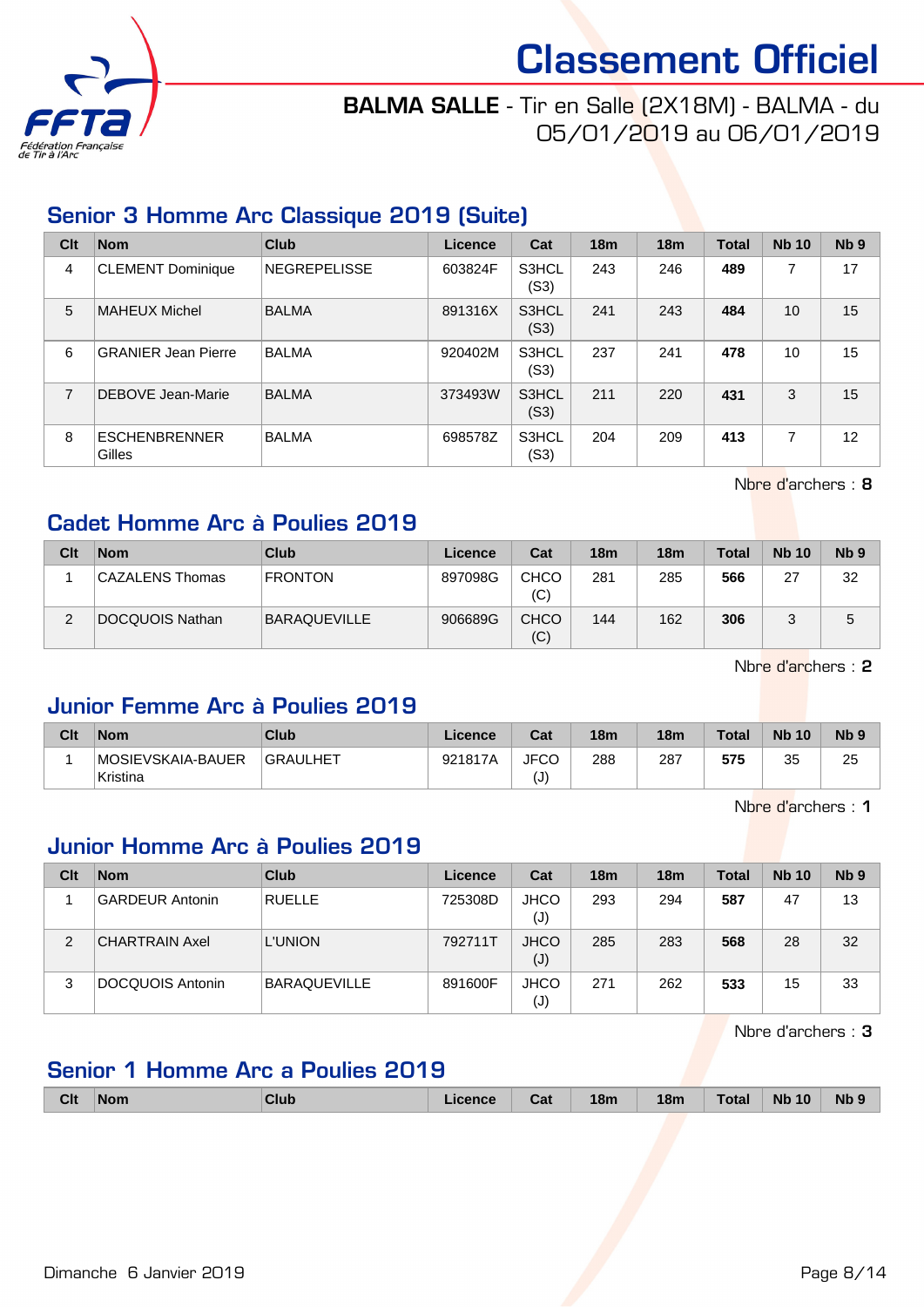

## BALMA SALLE - Tir en Salle (2X18M) - BALMA - du 05/01/2019 au 06/01/2019

#### Senior 1 Homme Arc a Poulies 2019 (Suite)

| Clt            | <b>Nom</b>           | <b>Club</b>     | Licence | Cat                        | 18 <sub>m</sub> | 18 <sub>m</sub> | <b>Total</b> | <b>Nb 10</b> | Nb <sub>9</sub> |
|----------------|----------------------|-----------------|---------|----------------------------|-----------------|-----------------|--------------|--------------|-----------------|
|                | <b>SALAS Mathieu</b> | <b>FRONTON</b>  | 806215W | S <sub>1</sub> HCO<br>(S1) | 287             | 287             | 574          | 34           | 26              |
| $\overline{2}$ | <b>BORDES Arnaud</b> | <b>MURET</b>    | 350397S | S <sub>1</sub> HCO<br>(S1) | 272             | 279             | 551          | 16           | 40              |
| 3              | MOLLIN Mathieu       | <b>BLAGNAC</b>  | 918773S | S <sub>1</sub> HCO<br>(S1) | 279             | 271             | 550          | 14           | 42              |
| 4              | <b>FAURE Julien</b>  | <b>LEGUEVIN</b> | 725134P | S <sub>1</sub> HCO<br>(S1) | 273             | 272             | 545          | 8            | 49              |

Nbre d'archers : 4

#### Senior 2 Femme Arc à Poulies 2019

| Clt | <b>Nom</b>                    | Club           | Licence | Cat                        | 18 <sub>m</sub> | <b>18m</b> | <b>Total</b> | <b>Nb 10</b> | Nb <sub>9</sub> |
|-----|-------------------------------|----------------|---------|----------------------------|-----------------|------------|--------------|--------------|-----------------|
|     | JOUVE Jocelyne                | <b>FRONTON</b> | 907436U | S <sub>2</sub> FCO<br>(S2) | 282             | 280        | 562          | 22           | 38              |
| 2   | GYRE-DELAIRE Marielle FRONTON |                | 716387G | S <sub>2</sub> FCO<br>(S2) | 280             | 277        | 557          |              | 43              |

Nbre d'archers : 2

#### Senior 2 Homme Arc à Poulies 2019

| C <sub>it</sub> | <b>Nom</b>                | <b>Club</b>          | Licence | Cat                        | 18 <sub>m</sub> | 18 <sub>m</sub> | <b>Total</b> | <b>Nb 10</b> | N <sub>b</sub> <sub>9</sub> |
|-----------------|---------------------------|----------------------|---------|----------------------------|-----------------|-----------------|--------------|--------------|-----------------------------|
| 1               | <b>DARDENNE Stephane</b>  | <b>L'UNION</b>       | 311932G | S <sub>2</sub> HCO<br>(S2) | 286             | 294             | 580          | 41           | 18                          |
| 2               | <b>BARBARESCO Marc</b>    | <b>MURET</b>         | 926591P | S <sub>2</sub> HCO<br>(S2) | 278             | 286             | 564          | 25           | 34                          |
| 3               | <b>PETRUS Marc</b>        | <b>PECHBONNIEU</b>   | 736585L | S <sub>2</sub> HCO<br>(S2) | 281             | 280             | 561          | 25           | 31                          |
| 4               | <b>DEDIEU Gilles</b>      | <b>CUGNAUX</b>       | 729085J | S <sub>2</sub> HCO<br>(S2) | 276             | 269             | 545          | 13           | 39                          |
| 5               | <b>SOULIE Philippe</b>    | <b>CASTELNAUDARY</b> | 856347M | S <sub>2</sub> HCO<br>(S2) | 270             | 265             | 535          | 19           | 29                          |
| 6               | <b>DOCQUOIS Laurent</b>   | <b>BARAQUEVILLE</b>  | 590986B | S <sub>2</sub> HCO<br>(S2) | 260             | 270             | 530          | 11           | 38                          |
| 7               | <b>DURAND Arnaud</b>      | <b>TOURNEFEUILLE</b> | 919612D | S <sub>2</sub> HCO<br>(S2) | 268             | 260             | 528          | 11           | 35                          |
| 8               | <b>BOUSQUIERES Pierre</b> | <b>BALMA</b>         | 341928L | S <sub>2</sub> HCO<br>(S2) | 260             | 268             | 528          | 9            | 36                          |
| 9               | <b>GYRE Willy</b>         | <b>FRONTON</b>       | 698621W | S <sub>2</sub> HCO<br>(S2) | 266             | 258             | 524          | 9            | 37                          |

Nbre d'archers : 9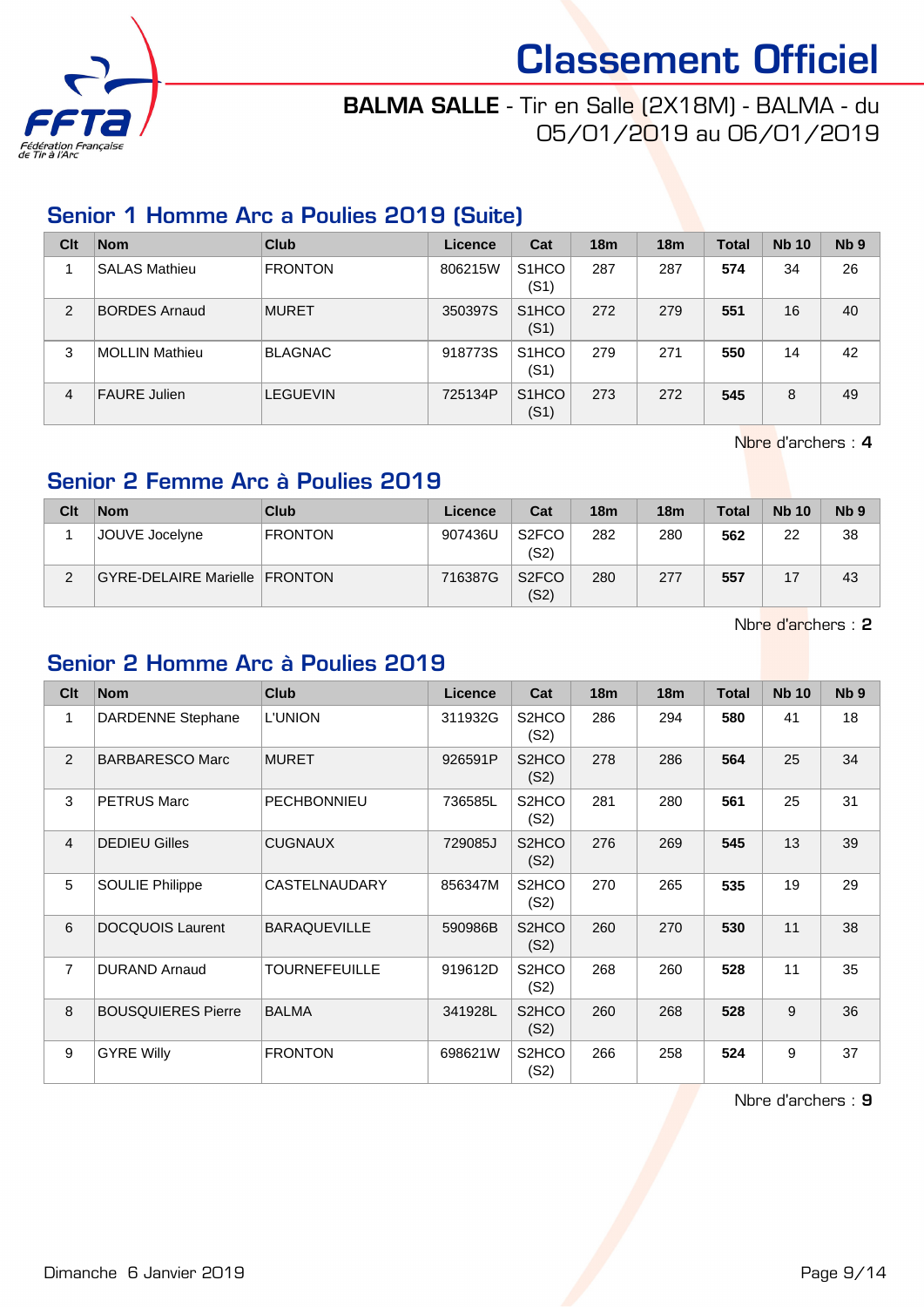

# BALMA SALLE - Tir en Salle (2X18M) - BALMA - du 05/01/2019 au 06/01/2019

#### Senior 3 Femme Arc à Poulies 2019

| Clt | <b>Nom</b>               | <b>Club</b>          | Licence | Cat           | 18 <sub>m</sub> | 18 <sub>m</sub> | Total | <b>Nb 10</b> | N <sub>b</sub> <sub>9</sub> |
|-----|--------------------------|----------------------|---------|---------------|-----------------|-----------------|-------|--------------|-----------------------------|
|     | <b>ANTONINI Brigitte</b> | <b>BALMA</b>         | 737458K | S3FCO<br>(S3) | 262             | 265             | 527   | 14           | 31                          |
| 2   | DALBES Brigitte          | <b>TOURNEFEUILLE</b> | 960938Y | S3FCO<br>(S3) | 266             | 252             | 518   |              | 36                          |
| 3   | MONTIGNY Marie Luce      | CUGNAUX              | 590781D | S3FCO<br>(S3) | 237             | 235             | 472   |              | 21                          |

Nbre d'archers : 3

### Senior 3 Homme Arc à Poulies 2019

| Clt            | <b>Nom</b>            | <b>Club</b>          | Licence | Cat           | 18 <sub>m</sub> | 18 <sub>m</sub> | <b>Total</b> | <b>Nb 10</b> | N <sub>b</sub> <sub>9</sub> |
|----------------|-----------------------|----------------------|---------|---------------|-----------------|-----------------|--------------|--------------|-----------------------------|
| 1              | <b>DALBES Regis</b>   | <b>TOURNEFEUILLE</b> | 042995J | S3HCO<br>(S3) | 278             | 283             | 561          | 22           | 37                          |
| $\overline{2}$ | <b>BERAIL Pierre</b>  | <b>MAZAMET</b>       | 769210Y | S3HCO<br>(S3) | 275             | 280             | 555          | 17           | 41                          |
| 3              | <b>NIVART Denis</b>   | <b>CAHORS</b>        | 800084G | S3HCO<br>(S3) | 278             | 276             | 554          | 17           | 40                          |
| $\overline{4}$ | <b>BONNET Pierre</b>  | <b>L'UNION</b>       | 906109B | S3HCO<br>(S3) | 276             | 269             | 545          | 20           | 33                          |
| 5              | CAPO Jean-Marc        | ALBI                 | 340829S | S3HCO<br>(S3) | 273             | 270             | 543          | 13           | 37                          |
| 6              | <b>BERBIE Camille</b> | LAVAUR               | 083976D | S3HCO<br>(S3) | 259             | 258             | 517          | 5            | 34                          |

Nbre d'archers : 6

#### Cadet Femme Bare Bow 2019

| Clt    | <b>Nom</b>          | Club        | Licence | Cat                | 18 <sub>m</sub> | 18 <sub>m</sub> | <b>Total</b> | <b>Nb 10</b> | N <sub>b</sub> <sub>9</sub> |
|--------|---------------------|-------------|---------|--------------------|-----------------|-----------------|--------------|--------------|-----------------------------|
|        | DEDIEU Maurine      | CUGNAUX     | 845284M | <b>CFBB</b><br>(C) | 254             | 252             | 506          | 10           | 25                          |
| ⌒<br>∠ | <b>DARBON AlaÏs</b> | MONTGISCARD | 914216N | <b>CFBB</b><br>(C) | 109             | 82              | 191          |              |                             |

Nbre d'archers : 2

#### Scratch Femme Bare Bow 2019

| Clt | <b>Nom</b>           | Club            | Licence | Cat                        | 18 <sub>m</sub> | 18 <sub>m</sub> | <b>Total</b> | <b>Nb 10</b> | N <sub>b</sub> <sub>9</sub> |
|-----|----------------------|-----------------|---------|----------------------------|-----------------|-----------------|--------------|--------------|-----------------------------|
|     | ESCRIBE Ghislaine    | <b>GRAULHET</b> | 820090C | S <sub>2</sub> FBB<br>(S2) | 260             | 260             | 520          | 16           | 18                          |
| ⌒   | <b>AUER Amandine</b> | <b>CUGNAUX</b>  | 365828P | S1FBB<br>(S1)              | 223             | 225             | 448          |              | 14                          |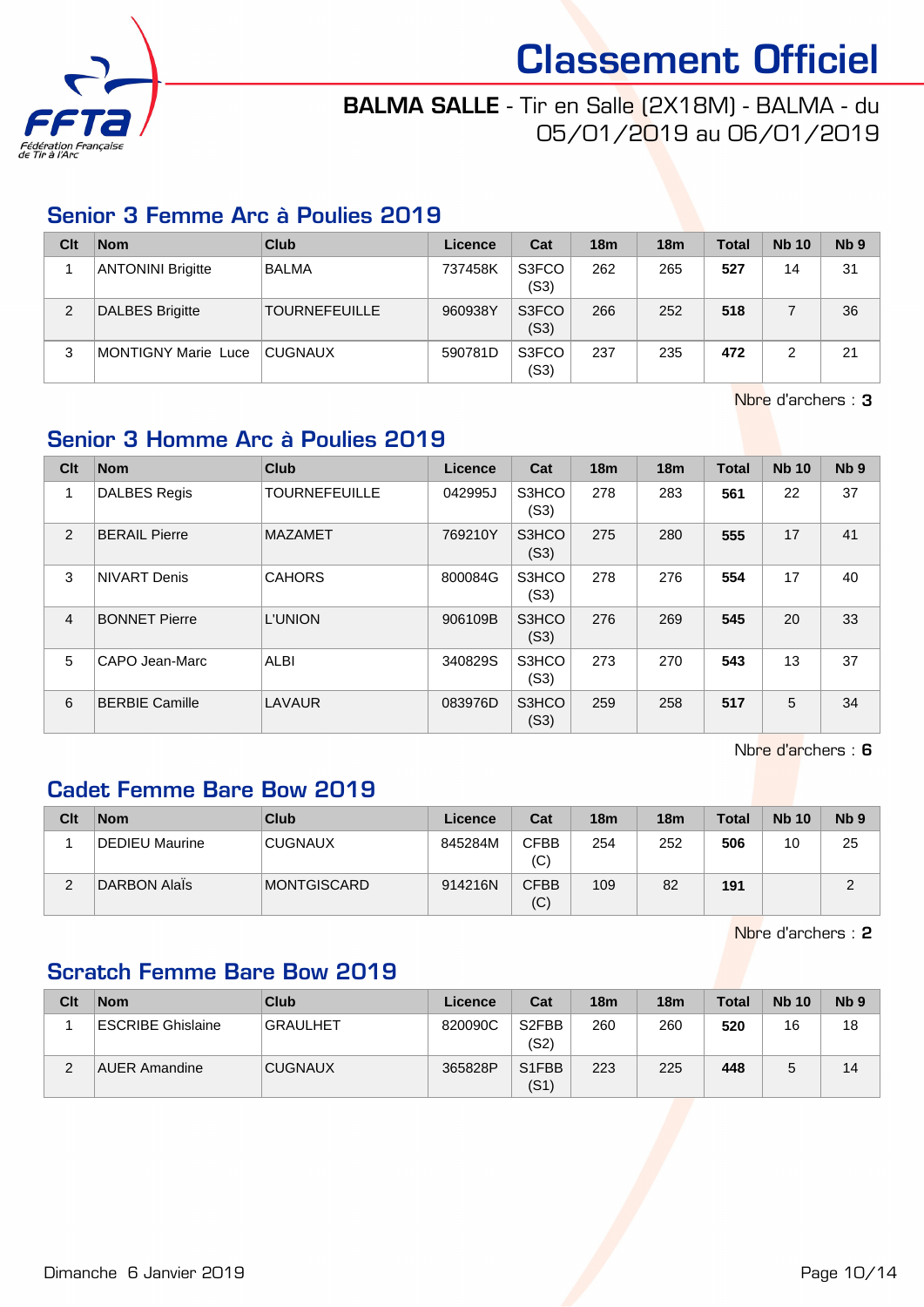

# BALMA SALLE - Tir en Salle (2X18M) - BALMA - du 05/01/2019 au 06/01/2019

#### Scratch Femme Bare Bow 2019 (Suite)

| Clt | <b>Nom</b>          | Club             | Licence | Cat                        | 18 <sub>m</sub> | 18 <sub>m</sub> | <b>Total</b> | <b>Nb 10</b> | N <sub>b</sub> <sub>9</sub> |
|-----|---------------------|------------------|---------|----------------------------|-----------------|-----------------|--------------|--------------|-----------------------------|
| 3   | <b>FENIE France</b> | <b>MONTAUBAN</b> | 937801Z | S <sub>2</sub> FBB<br>(S2) | 217             | 230             | 447          | 4            | 13                          |
| 4   | ARGOUZE Amandine    | MONTGISCARD      | 907493F | <b>JFBB</b><br>(J)         | 204             | 213             | 417          |              | 11                          |
| 5   | CAMPLO Katia        | <b>CUGNAUX</b>   | 913145Z | S <sub>2</sub> FBB<br>(S2) | 130             | 105             | 235          |              | 3                           |

Nbre d'archers : 5

# Scratch Homme Bare Bow 2019

| Clt            | <b>Nom</b>             | <b>Club</b>          | <b>Licence</b> | Cat                                     | 18 <sub>m</sub> | 18m | <b>Total</b> | <b>Nb 10</b> | N <sub>b</sub> <sub>9</sub> |
|----------------|------------------------|----------------------|----------------|-----------------------------------------|-----------------|-----|--------------|--------------|-----------------------------|
| 1              | <b>JACKSON David</b>   | <b>L'UNION</b>       | 650523R        | S <sub>1</sub> HBB<br>(S1)              | 267             | 258 | 525          | 16           | 22                          |
| 2              | <b>DUPRAT Julien</b>   | <b>MURET</b>         | 889316Y        | S <sub>1</sub> H <sub>B</sub> B<br>(S1) | 236             | 236 | 472          | 8            | 14                          |
| 3              | <b>FENIE Pierre</b>    | <b>MONTAUBAN</b>     | 781617J        | S2HBB<br>(S2)                           | 233             | 214 | 447          | 7            | 11                          |
| $\overline{4}$ | <b>DELPECH Thierry</b> | <b>ALBI HANDIMUT</b> | 838487Z        | S2HBB<br>(S2)                           | 212             | 208 | 420          | 6            | 11                          |
| 5              | <b>SOULIE Guy</b>      | ALBI HANDIMUT        | 945141C        | S3HBB<br>(S3)                           | 192             | 227 | 419          | 4            | 9                           |
| 6              | <b>ARGOUZE Thierry</b> | <b>MONTGISCARD</b>   | 907492E        | S2HBB<br>(S2)                           | 199             | 193 | 392          | 2            | 10                          |

Nbre d'archers : 6

# Autres tirs

#### Cadet Homme Arc Classique 2019

| Tir   | <b>Nom</b>               | Club         | Licence | Cat                | 18 <sub>m</sub> | 18 <sub>m</sub> | <b>Total</b> | <b>Nb 10</b> | Nb <sub>9</sub> |
|-------|--------------------------|--------------|---------|--------------------|-----------------|-----------------|--------------|--------------|-----------------|
| Tir 2 | <b>THIEUW Gael</b>       | <b>BALMA</b> | 765610K | <b>CHCL</b><br>(C) | 256             | 269             | 525          | 18           | 18              |
| Tir 2 | <b>ESPEU Ewen</b>        | <b>BALMA</b> | 875977Z | <b>CHCL</b><br>(C) | 264             | 260             | 524          | 15           | 20              |
| Tir 2 | <b>DESGRANGE Charles</b> | <b>BALMA</b> | 803460B | <b>CHCL</b><br>(C) | 263             | 254             | 517          | 14           | 21              |

Nbre d'archers : 3

### Junior Homme Arc Classique 2019

| Tir | <b>Nom</b> | Club | .icence | Cat | 18m | 18m | <b>Total</b> | <b>Nb 10</b> | <b>Nb</b> |
|-----|------------|------|---------|-----|-----|-----|--------------|--------------|-----------|
|     |            |      |         |     |     |     |              |              |           |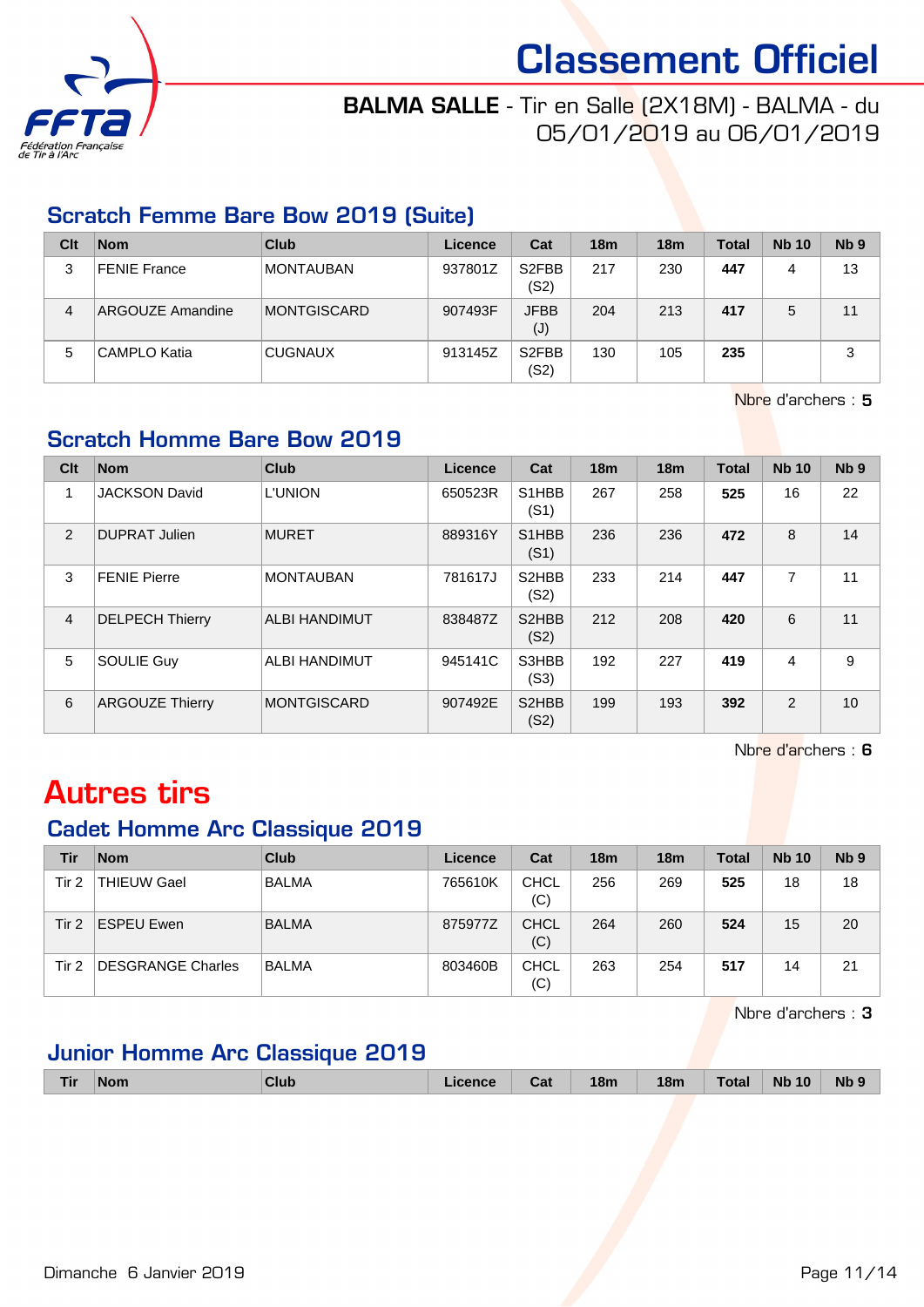

# BALMA SALLE - Tir en Salle (2X18M) - BALMA - du 05/01/2019 au 06/01/2019

#### Junior Homme Arc Classique 2019 (Suite)

| <b>Tir</b>       | <b>Nom</b>      | Club         | Licence | Cat                               | 18 <sub>m</sub> | 18 <sub>m</sub> | <b>Total</b> | <b>Nb 10</b> | Nb <sub>5</sub> |
|------------------|-----------------|--------------|---------|-----------------------------------|-----------------|-----------------|--------------|--------------|-----------------|
| Tir <sub>2</sub> | BEAULES Quentin | <b>BALMA</b> | 792157R | <b>JHCL</b><br>$\mathbf{I}$<br>ι∪ | 232             | 216             | 448          |              | 16              |

Nbre d'archers : 1

#### Senior 1 Femme Arc Classique 2019

| <b>Tir</b> | <b>Nom</b>                 | <b>Club</b>    | Licence | Cat           | 18 <sub>m</sub> | 18 <sub>m</sub> | <b>Total</b> | <b>Nb 10</b> | N <sub>b</sub> <sub>9</sub> |
|------------|----------------------------|----------------|---------|---------------|-----------------|-----------------|--------------|--------------|-----------------------------|
| Tir 2      | PETIT-CLAUSTRE<br>Nathalie | <b>BLAGNAC</b> | 918770N | S1FCL<br>(S1) | 236             | 236             | 472          |              | 15                          |

Nbre d'archers : 1

#### Senior 1 Homme Arc Classique 2019

| Tir   | <b>Nom</b>         | Club         | Licence | Cat                        | 18 <sub>m</sub> | 18 <sub>m</sub> | <b>Total</b> | <b>Nb 10</b> | N <sub>b</sub> <sub>9</sub> |
|-------|--------------------|--------------|---------|----------------------------|-----------------|-----------------|--------------|--------------|-----------------------------|
| Tir 2 | LASGUIGNES Thibaud | <b>BALMA</b> | 852977Z | S <sub>1</sub> HCL<br>(S1) | 273             | 248             | 521          | 20           |                             |

Nbre d'archers : 1

# Senior 2 Femme Arc Classique 2019

| Tir   | <b>Nom</b>                    | Club         | Licence | Cat                        | 18 <sub>m</sub> | 18 <sub>m</sub> | Total | <b>Nb 10</b> | N <sub>b</sub> <sub>9</sub> |
|-------|-------------------------------|--------------|---------|----------------------------|-----------------|-----------------|-------|--------------|-----------------------------|
| Tir 2 | HERVOUET Marie-Pierre   BALMA |              | 823387L | S <sub>2</sub> FCL<br>(S2) | 233             | 249             | 482   | 12           | 14                          |
| Tir 2 | MASCARIN Florence             | <b>BALMA</b> | 765387T | S <sub>2</sub> FCL<br>(S2) | 246             | 217             | 463   | 9            | 14                          |
| Tir 2 | AUMONIER Juliette             | <b>BALMA</b> | 943148L | S <sub>2</sub> FCL<br>(S2) | 235             | 226             | 461   | 8            | 13                          |

Nbre d'archers : 3

### Senior 2 Homme Arc Classique 2019

| Tir   | <b>Nom</b>                | Club           | Licence | Cat                        | 18 <sub>m</sub> | 18 <sub>m</sub> | <b>Total</b> | <b>Nb 10</b> | N <sub>b</sub> <sub>9</sub> |
|-------|---------------------------|----------------|---------|----------------------------|-----------------|-----------------|--------------|--------------|-----------------------------|
| Tir 2 | <b>DESPALLES Frederic</b> | <b>MURET</b>   | 911415U | S <sub>2</sub> HCL<br>(S2) | 256             | 266             | 522          | 13           | 24                          |
| Tir 2 | <b>ESPINASSE Pierrick</b> | <b>CAHORS</b>  | 717119C | S <sub>2</sub> HCL<br>(S2) | 259             | 261             | 520          | 16           | 21                          |
| Tir 2 | <b>BARBA Christophe</b>   | <b>L'UNION</b> | 920907L | S <sub>2</sub> HCL<br>(S2) | 249             | 259             | 508          | 13           | 22                          |
| Tir 2 | GOUTELARD HervÉ           | <b>BALMA</b>   | 807115Z | S <sub>2</sub> HCL<br>(S2) | 250             | 226             | 476          | 11           | 18                          |
| Tir 2 | <b>LAYDIER Christian</b>  | <b>MURET</b>   | 841311U | S <sub>2</sub> HCL<br>(S2) | 233             | 234             | 467          | 12           | 15                          |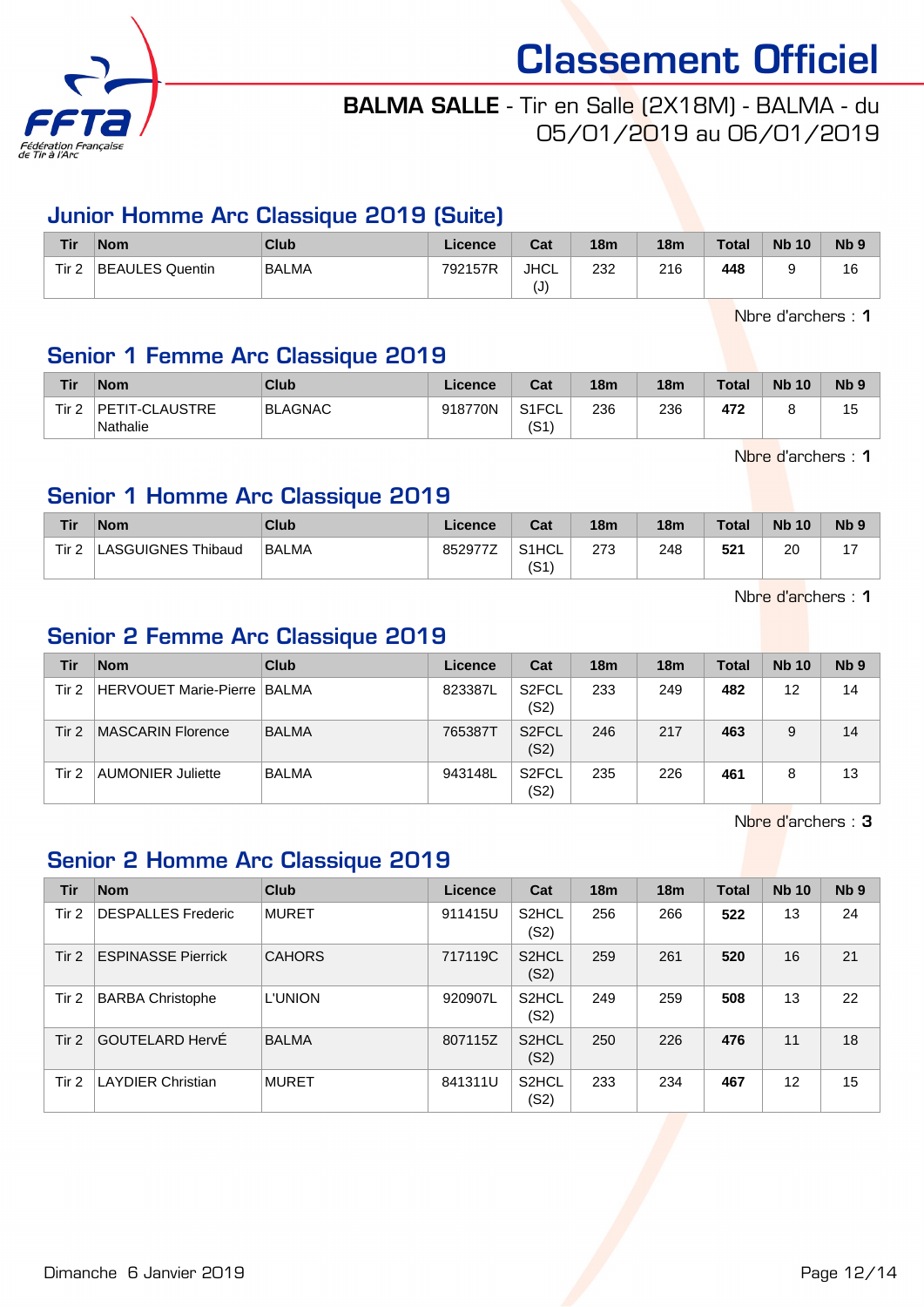

# BALMA SALLE - Tir en Salle (2X18M) - BALMA - du 05/01/2019 au 06/01/2019

#### Senior 2 Homme Arc Classique 2019 (Suite)

| Tir   | <b>Nom</b>          | <b>Club</b>  | Licence | Cat                        | 18 <sub>m</sub> | 18 <sub>m</sub> | <b>Total</b> | <b>Nb 10</b> | N <sub>b</sub> <sub>9</sub> |
|-------|---------------------|--------------|---------|----------------------------|-----------------|-----------------|--------------|--------------|-----------------------------|
| Tir 2 | <b>REVAUX Regis</b> | <b>BALMA</b> | 858605S | S <sub>2</sub> HCL<br>(S2) | 218             | 230             | 448          | 10           | 13                          |
| Tir 2 | HUYNH Flavien       | <b>BALMA</b> | 943132U | S2HCL<br>(S2)              | 198             | 208             | 406          |              |                             |

Nbre d'archers : 7

# Senior 3 Femme Arc Classique 2019

| Tir   | <b>Nom</b>     | Club          | Licence | Cat           | 18 <sub>m</sub> | 18 <sub>m</sub> | <b>Total</b> | <b>Nb 10</b> | N <sub>b</sub> <sub>9</sub> |
|-------|----------------|---------------|---------|---------------|-----------------|-----------------|--------------|--------------|-----------------------------|
| Tir 2 | DESPEYROUX Lan | <b>GRAMAT</b> | 263890M | S3FCL<br>(S3) | 235             | 241             | 476          |              |                             |

Nbre d'archers : 1

### Senior 3 Homme Arc Classique 2019

| Tir   | <b>Nom</b>             | Club                 | Licence | Cat           | 18 <sub>m</sub> | 18 <sub>m</sub> | <b>Total</b> | <b>Nb 10</b> | N <sub>b</sub> <sub>9</sub> |
|-------|------------------------|----------------------|---------|---------------|-----------------|-----------------|--------------|--------------|-----------------------------|
| Tir 2 | <b>LATAPIE Bernard</b> | <b>TOURNEFEUILLE</b> | 950850H | S3HCL<br>(S3) | 240             | 264             | 504          | 11           | 22                          |
| Tir 2 | <b>BORDES</b> Jeanluc  | <b>MURET</b>         | 350398T | S3HCL<br>(S3) | 262             | 235             | 497          | 20           | 19                          |
| Tir 2 | ⊺MAHEUX Michel         | <b>BALMA</b>         | 891316X | S3HCL<br>(S3) | 210             | 223             | 433          | 8            | 18                          |

Nbre d'archers : 3

### Cadet Homme Arc à Poulies 2019

| Tir   | <b>Nom</b>      | <b>Club</b>    | Licence | Cat        | 18 <sub>m</sub> | 18 <sub>m</sub> | <b>Total</b> | <b>Nb 10</b> | N <sub>b</sub> <sub>9</sub> |
|-------|-----------------|----------------|---------|------------|-----------------|-----------------|--------------|--------------|-----------------------------|
| Tir 2 | CAZALENS Thomas | <b>FRONTON</b> | 897098G | CHCO<br>(C | 285             | 289             | 574          | 34           | 26                          |

Nbre d'archers : 1

#### Junior Homme Arc à Poulies 2019

| Tir   | <b>Nom</b>       | Club                | Licence | Cat               | 18 <sub>m</sub> | 18 <sub>m</sub> | <b>Total</b> | <b>Nb 10</b> | N <sub>b</sub> <sub>9</sub> |
|-------|------------------|---------------------|---------|-------------------|-----------------|-----------------|--------------|--------------|-----------------------------|
| Tir 2 | DOCQUOIS Antonin | <b>BARAQUEVILLE</b> | 891600F | <b>JHCO</b><br>ι∪ | 262             | 274             | 536          | 10           | 45                          |

Nbre d'archers : 1

#### Senior 1 Homme Arc a Poulies 2019

| Tir              | <b>Nom</b>           | Club           | Licence | Cat                        | 18 <sub>m</sub> | 18 <sub>m</sub> | Total | <b>Nb 10</b> | N <sub>b</sub> <sub>9</sub> |
|------------------|----------------------|----------------|---------|----------------------------|-----------------|-----------------|-------|--------------|-----------------------------|
| Tir <sub>2</sub> | <b>SALAS Mathieu</b> | <b>FRONTON</b> | 806215W | S <sub>1</sub> HCO<br>(S1) | 294             | 295             | 589   | 49           |                             |

Nbre d'archers : 1